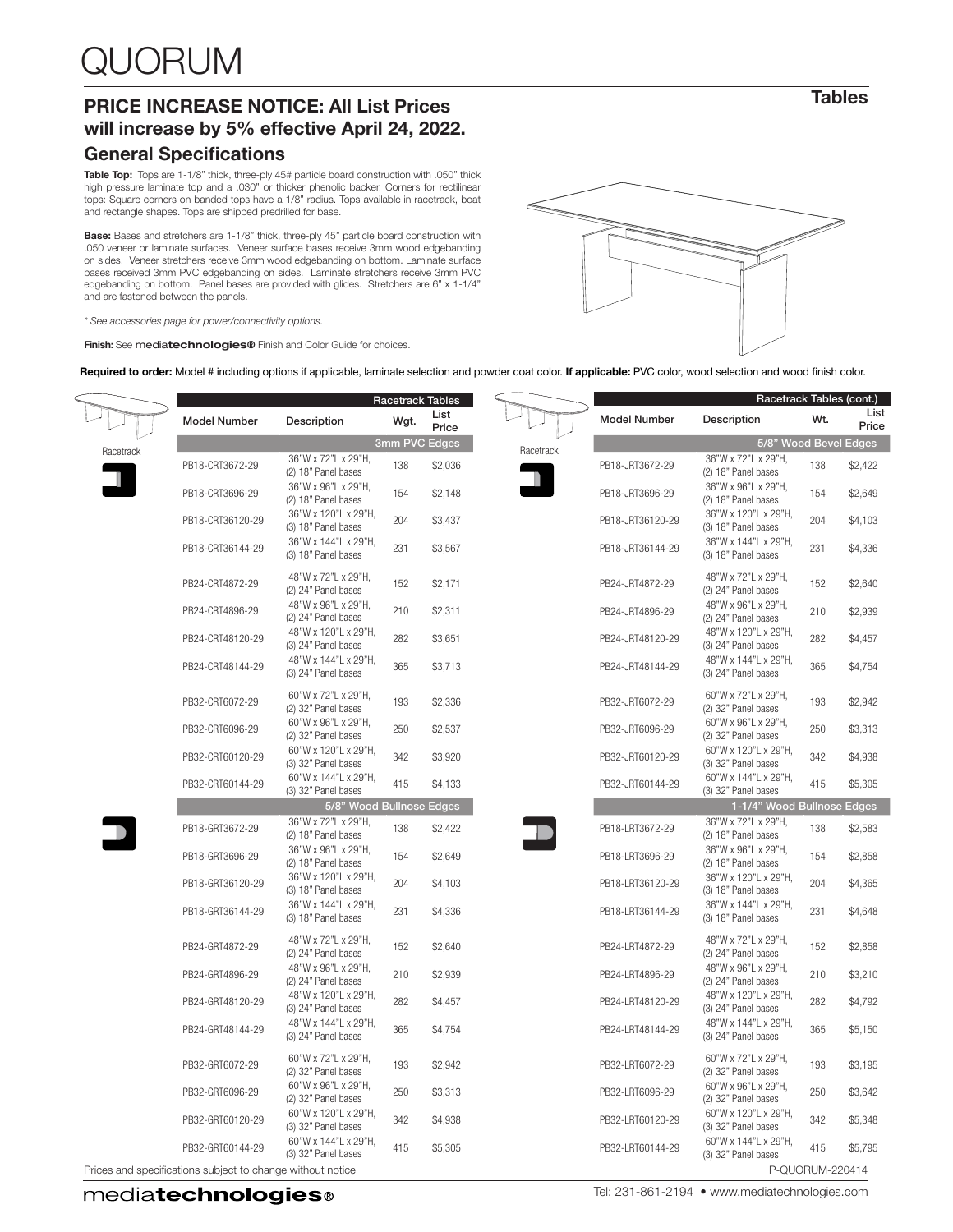## QUORUM

**Tables** 

### PRICE INCREASE NOTICE: All List Prices will increase by 5% effective April 24, 2022.

|                     |                                             |      | <b>Boat Tables</b> |      |                                                        |                                             | Boat Tables (cont.) |               |
|---------------------|---------------------------------------------|------|--------------------|------|--------------------------------------------------------|---------------------------------------------|---------------------|---------------|
| <b>Model Number</b> | Description                                 | Wgt. | List<br>Price      |      | <b>Model Number</b>                                    | Description                                 | Wt.                 | List<br>Price |
|                     |                                             |      | 3mm PVC Edges      |      |                                                        | 5/8" Wood Bevel Edges                       |                     |               |
| PB24-CBT36/4872-29  | 48"W x 72"L x 29"H,<br>(2) 24" Panel bases  | 152  | \$2,144            | Boat | PB24-JBT36/4872-29                                     | 48"W x 72"L x 29"H,<br>(2) 24" Panel bases  | 152                 | \$2,358       |
| PB24-CBT36/4896-29  | 48"W x 96"L x 29"H,<br>(2) 24" Panel bases  | 217  | \$2,262            |      | PB24-JBT36/4896-29                                     | 48"W x 96"L x 29"H,<br>(2) 24" Panel bases  | 217                 | \$2,565       |
| PB24-CBT36/48120-29 | 48"W x 120"L x 29"H,<br>(2) 24" Panel bases | 307  | \$3,618            |      | PB24-JBT36/48120-29                                    | 48"W x 120"L x 29"H,<br>(2) 24" Panel bases | 307                 | \$3,998       |
| PB24-CBT36/48144-29 | 48"W x 144"L x 29"H,<br>(3) 24" Panel bases | 359  | \$3,755            |      | PB24-JBT36/48144-29                                    | 48"W x 144"L x 29"H,<br>(3) 24" Panel bases | 359                 | \$4,208       |
| PB32-CBT48/6072-29  | 60"W x 72"L x 29"H,<br>(2) 32" Panel bases  | 193  | \$2,459            |      | PB32-JBT48/6072-29                                     | 60"W x 72"L x 29"H,<br>(2) 32" Panel bases  | 193                 | \$2,837       |
| PB32-CBT48/6096-29  | 60"W x 96"L x 29"H,<br>(2) 32" Panel bases  | 250  | \$2,671            |      | PB32-JBT48/6096-29                                     | 60"W x 96"L x 29"H,<br>(2) 32" Panel bases  | 250                 | \$3,172       |
| PB32-CBT48/60120-29 | 60"W x 120"L x 29"H,<br>(2) 32" Panel bases | 342  | \$4,127            |      | PB32-JBT48/60120-29                                    | 60"W x 120"L x 29"H,<br>(2) 32" Panel bases | 342                 | \$4,768       |
| PB32-CBT48/60144-29 | 60"W x 144"L x 29"H,<br>(3) 32" Panel bases | 415  | \$4,351            |      | PB32-JBT48/60144-29                                    | 60"W x 144"L x 29"H,<br>(3) 32" Panel bases | 415                 | \$5,103       |
|                     |                                             |      | 3mm Wood Edges     |      |                                                        | 1-1/4" Wood Bullnose Edges                  |                     |               |
| PB24-EBT36/4872-29  | 48"W x 72"L x 29"H,<br>(2) 24" Panel bases  | 152  | \$2,342            |      | PB24-LBT36/4872-29                                     | 48"W x 72"L x 29"H,<br>(2) 24" Panel bases  | 152                 | \$2,540       |
| PB24-EBT36/4896-29  | 48"W x 96"L x 29"H,<br>(2) 24" Panel bases  | 217  | \$2,459            |      | PB24-LBT36/4896-29                                     | 48"W x 96"L x 29"H,<br>(2) 24" Panel bases  | 217                 | \$2,805       |
| PB24-EBT36/48120-29 | 48"W x 120"L x 29"H,<br>(2) 24" Panel bases | 307  | \$3,865            |      | PB24-LBT36/48120-29                                    | 48"W x 120"L x 29"H,<br>(2) 24" Panel bases | 307                 | \$4,295       |
| PB24-EBT36/48144-29 | 48"W x 144"L x 29"H,<br>(3) 24" Panel bases | 359  | \$4,051            |      | PB24-LBT36/48144-29                                    | 48"W x 144"L x 29"H,<br>(3) 24" Panel bases | 359                 | \$4,566       |
| PB32-EBT48/6072-29  | 60"W x 72"L x 29"H,<br>(2) 32" Panel bases  | 193  | \$2,704            |      | PB32-LBT48/6072-29                                     | 60"W x 72"L x 29"H,<br>(2) 32" Panel bases  | 193                 | \$3,128       |
| PB32-EBT48/6096-29  | 60"W x 96"L x 29"H.<br>(2) 32" Panel bases  | 250  | \$2,942            |      | PB32-LBT48/6096-29                                     | 60"W x 96"L x 29"H,<br>(2) 32" Panel bases  | 250                 | \$3,555       |
| PB32-EBT48/60120-29 | 60"W x 120"L x 29"H,<br>(2) 32" Panel bases | 342  | \$4,424            |      | PB32-LBT48/60120-29                                    | 60"W x 120"L x 29"H,<br>(2) 32" Panel bases | 342                 | \$5,239       |
| PB32-EBT48/60144-29 | 60"W x 144"L x 29"H,<br>(3) 32" Panel bases | 415  | \$4,646            |      | PB32-LBT48/60144-29                                    | 60"W x 144"L x 29"H,<br>(3) 32" Panel bases | 415                 | \$5,667       |
|                     | 5/8" Wood Bullnose Edges                    |      |                    |      |                                                        |                                             |                     |               |
| PB24-GBT36/4872-29  | 48"W x 72"L x 29"H,<br>(2) 24" Panel bases  | 152  | \$2,358            |      | * See accessories page for power/connectivity options. |                                             |                     |               |
| PB24-GBT36/4896-29  | 48"W x 96"L x 29"H,<br>(2) 24" Panel bases  | 217  | \$2,565            |      |                                                        |                                             |                     |               |
| PB24-GBT36/48120-29 | 48"W x 120"L x 29"H,<br>(2) 24" Panel bases | 307  | \$3,998            |      |                                                        |                                             |                     |               |
| PB24-GBT36/48144-29 | 48"W x 144"L x 29"H,<br>(3) 24" Panel bases | 359  | \$4,208            |      |                                                        |                                             |                     |               |
| PB32-GBT48/6072-29  | 60"W x 72"L x 29"H,<br>(2) 32" Panel bases  | 193  | \$2,837            |      |                                                        |                                             |                     |               |
| PB32-GBT48/6096-29  | 60"W x 96"L x 29"H,<br>(2) 32" Panel bases  | 250  | \$3,172            |      |                                                        |                                             |                     |               |
| PB32-GBT48/60120-29 | 60"W x 120"L x 29"H,<br>(2) 32" Panel bases | 342  | \$4,768            |      |                                                        |                                             |                     |               |
| PB32-GBT48/60144-29 | 60"W x 144"L x 29"H,<br>(3) 32" Panel bases | 415  | \$5,103            |      |                                                        |                                             |                     |               |

Required to order: Model # including options if applicable, laminate selection and powder coat color. If applicable: PVC color, wood selection and wood finish color.

*\* See accessories page for power/connectivity options.*

Prices and specifications subject to change without notice **P-QUORUM-220414**